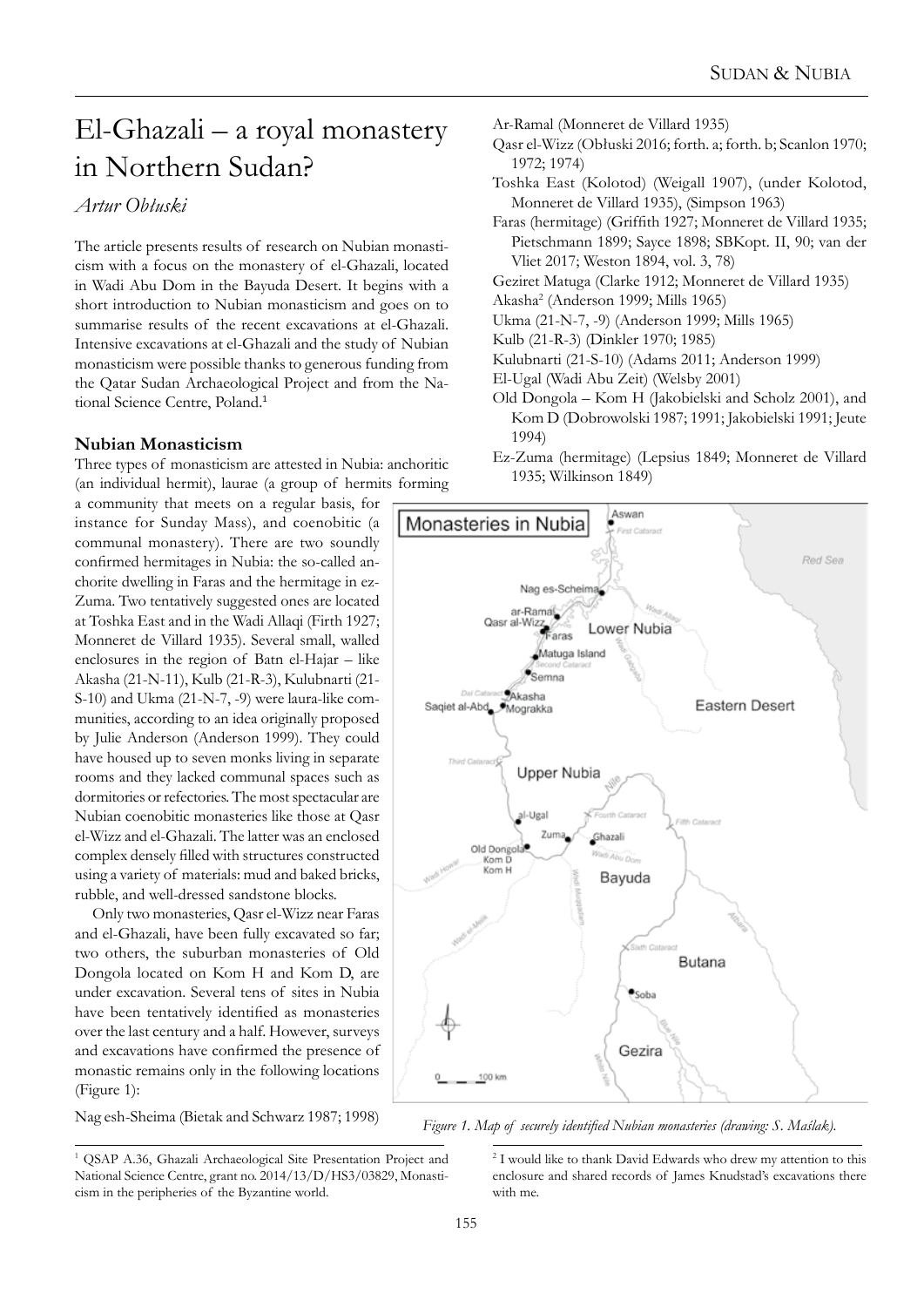

El-Ghazali (Shinnie and Chittick 1961), (Ciesielska *et al.* 2017; Obłuski *et al*. 2015; Obłuski and Ochała 2016; Obłuski *et al.* 2018)

According to the medieval historian Abū al-Makārim, churches and monasteries in Nubia were plentiful. For the southernmost kingdom of Alwa only, he quotes 400 churches. The figures given by him could be just a topos in a description of Christian countries and they were definitely exaggerated, but still the number of churches must have been considerable if it drew his attention. He passed to us the names of six monasteries:

Safanūf (Abū-l-Makārim in Vantini 1975)

Monastery of Michael (Mikā'il) and Quzmā (Abū-l-Makārim in Vantini 1975)

Dairā (Abū-l-Makārim in Vantini 1975)

Saint Sinuthius (Abū-l-Makārim in Vantini 1975)

Abū Jarās (Abū-l-Makārim in Vantini 1975)

Ansūn in Tafa (Abū-l-Makārim in Vantini 1975)

None of these monasteries have ever been paired with particular locations in Nubia or with archaeological sites.

The largest number of monasteries is attested in epigraphic sources.

- Monastery of Pashshe (Qasr Ibrim, epitaph, 12, Greek, I. QI 20, l. 11, cat. no. 653)
- Monastery of Poukō (Qasr Ibrim, epitaph, 11, Greek, I. QI 22, l. 10, cat. no. 77)
- Monastery of Raphaēl (Qasr Ibrim, epitaph, 12, Greek, I. QI 20, l. 10, cat. no. 653– Qasr Ibrim, epitaph, 12, Greek, I. QI 21, l. 13, cat. no. 654)
- Monastery of [.]enganarti (I. Khartoum Greek 15, pl. 14)
- Monastery of Eittde (ⲉⲓⲧⲧⲇⲏ) (I. Khartoum Copt. 27, pl. 20)
- Monastery of Maria (in) Timaeie (MAPIA ΤΙΜΑΘΙΘ) (I. Varsovie 110, pl. 11)
- Monastery of Maurage (ⲡⲙⲟⲛⲁⲥⲧⲏⲣⲓⲟⲛ [...] ⲙⲁⲩⲣⲁⲅⲏ) (SB-Kopt. 1, 719)
- Great Monastery of Anthony (ANT Mer): l. 6; (0 ΜΕΓΑΣ ΑΝ'Τ'): l. 14 (Łajtar 2002)
- Monastery of the Holy Trinity (τριας απιας) ll. 13-14 (Łajtar 2002)
- (Monastery of) Apa [---] (ⲁⲡⲁ[---]): l. 10 (I. QI 39, fig. on p. 149)
- Monastery of Jesus (in) Tillarti (ισ τλλερτ): l. 8 (I. Fitz. 110)
- Monastery of Pot() (MONACTHPIΦN ΠΟΤ): l. 1 (Łajtar and Pluskota 2001)
- (Monastery) of Michael (миханд): l. ? (Łajtar 1992; Łajtar and Pluskota 2001)
- (Monastery) of Maria in Pachoras (MAPIA πλx): l. 1 (I. Faras Copt., 117–18, fig. 31; I. Faras Greek 43, fig. 30)
- Monastery of Four Living Creatures in Pachoras (ⲡⲁⲣⲁ ⲍⲱⲁ̇): ll. 3–4 (unpublished; in preparation by V. Laisney)

(Monastery of) Danionyjer (<del>Δλ</del>ΝΙΟΨΟΈΡ): l. 3 (Łajtar 2003)

Monastery of Apa Dios (unpublished material from Qasr el-Wizz monastery)

Monastery of Apa Dioskoros (unpublished material from Qasr el-Wizz monastery)

Nubian monasticism in general was linked to Egypt, the cradle of this movement, by means of religious confession, spiritualism and organization, yet the Nubians took their own path, as is clear, for example, from the spatial organization of coenobitic monasteries. The earliest known, and secure evidence for monasteries can be dated to the second half of the 7<sup>th</sup> century, about 100 years after the official conversion of the Nubian kingdoms. These are the tombstone of Joseph, a bishop of Syene who died in 668 and was buried in the church of the monastery on Kom H (Gazda 2005; Jakobielski and van der Vliet 2011) and a series of radiocarbon dates obtained from the monastery of el-Ghazali. The end of monasticism in Nubia is correlated with a considerable weakening of central and regional authorities and impoverishment of Nubian society due to instability and frequent Mamluk invasions at the end of the 13<sup>th</sup> century.

# **The monastery at el-Ghazali**

The monastery of el-Ghazali was an important site of interest already at a very early period of Nubian studies. The site was visited by famous 19<sup>th</sup>-century travelers, such as Linant de Bellefonds (Linant de Bellefonds 1958), Richard Lepsius (Lepsius 1853), who took from the site 10 tombstones now stored in the Berlin Museum, Sir John Gardner Wilkinson (Wilkinson 1848-9; 1849), and Pierre Trémaux (Trémaux 1854; 1862). Each of them drew at least a sketch of the monastery and the North Church. These drawings do not seem to have been done at the site, or if they were the draftsmen let their imagination run wild. They are not in agreement with each other, and based on the still preserved architectural remains we can easily reject some of the details drawn in the 19<sup>th</sup> century. The illustrations showing the greatest attention to detail and the ones closest to reality are those of Pierre Trémaux. For instance, he was the only one who drew the vault ribs.

Peter Shinnie and Neville Chittick carried out the first excavations at the site in 1953 and 1954 (Shinnie and Chittick 1961). They excavated the monastic church and several rooms: the refectory, water storage facility, and two rooms next to the entrance to the monastery. The Polish Centre of Mediterranean Archaeology and the National Corporation for Antiquities and Museums re-launched studies on the monastery in the framework of a joint expedition in 2012 and initiated a site presentation project.

In the following section of the article, I attempt a reconstruction of monastic life and address several questions: what languages the monks used, what was the spiritual and everyday life at the monastery like, what and where did they eat, where did they sleep, and ultimately how were they buried.

# *Languages used at the monastery*

The monastery of el-Ghazali functioned in a complex linguistic environment. The most commonly attested written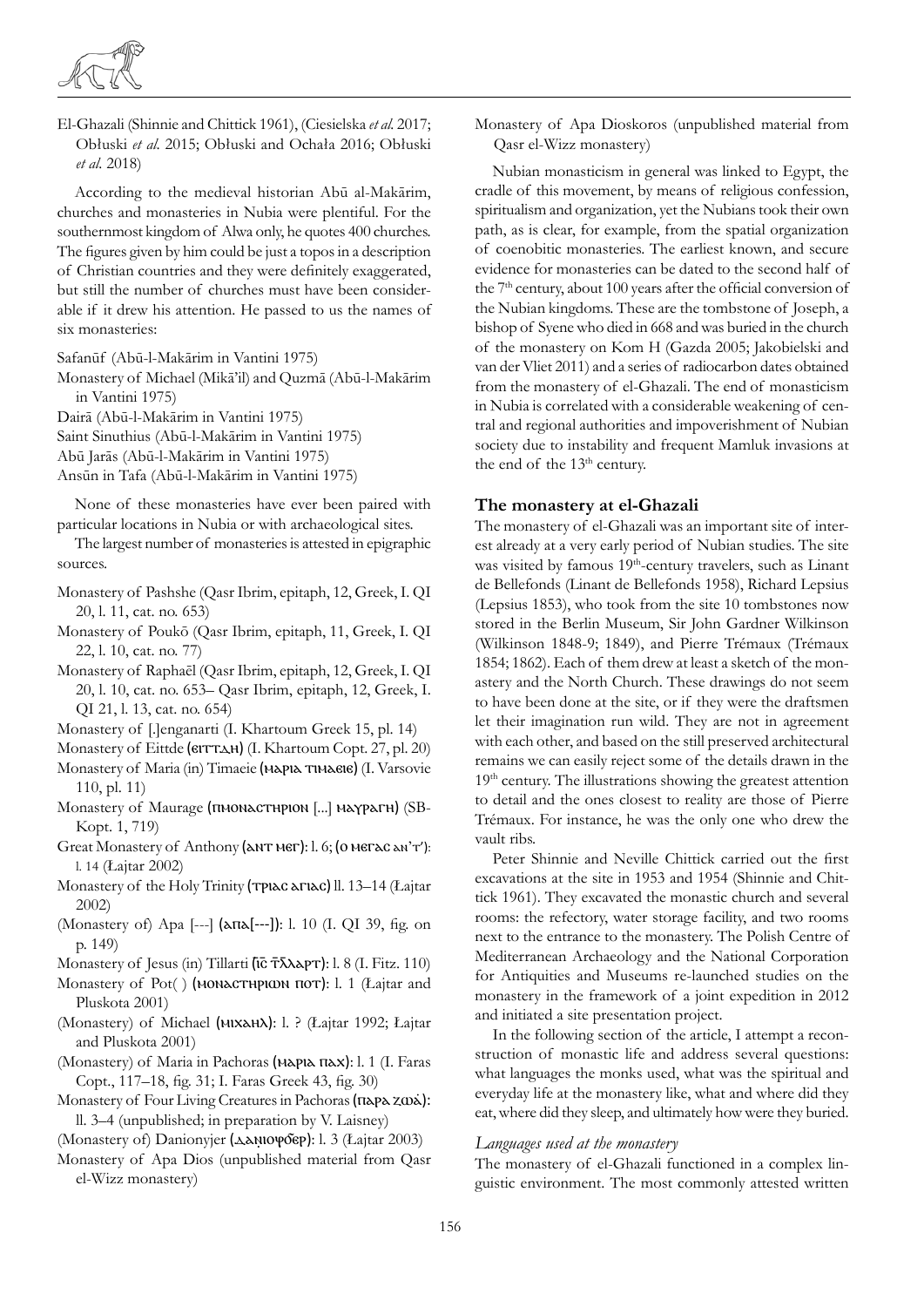language was Coptic, but the spoken language was vernacular Old Nubian. A potsherd with the Coptic alphabet written on it proves that education in this language was conducted at the monastery (Plate 1).



*Plate 1. A school exercise on a coarseware sherd, el-Ghazali.*

Tens of epitaphs were written in Coptic (Obłuski *et al.* 2018). Thanks to work done mostly by Jacques van der Vliet and Adam Łajtar (I. Khartoum Copt.; I. Khartoum Greek), it was possible to identify in them some elements common to Egyptian monastic communities and to Egyptian culture in general. Parallels can be traced in funerary formulae, and also in paleographic features. For instance, in some of the tombstones the shape of the letter  $w$  is borrowed from the Coptic written tradition (Plate 2): it is written with two vertical strokes and a horizontal one at the bottom. Surprisingly, on one tombstone the same letter may also be written in a standard manner, e.g. in the name of the deceased.

Greek, the third language, is attested in the Agnus Dei inscription (Plate 3), the only attestation of this prayer in



*Plate 2. Tombstone of Marianos*

the Old Nubian ending – o $\gamma$  (I. Khartoum Greek).

The most abundant epigraphic finds are inscriptions on pottery vessels. Approximately 1200 such objects have been discovered. This is certainly the largest assemblage of this category of finds registered in the whole Nile Valley for the Middle Ages. The inscriptions on tableware were almost exclusively scratched; the ones on utility ware were applied in the same way, but were also incised in wet clay before firing or painted. Texts on vessels are for the most part the so-called owners' inscriptions, that is, a kind of label identifying the

Nubia so far. The best example to illustrate the multilingualism of not only el-Ghazali, but Nubia in general, is a simple word for monk, written on the tombstone of one Prochoros recovered at el-Ghazali. The way it was written is interesting: "ⲡⲙⲟⲛⲁⲭⲟⲩ". The Greek substantive (MONAXOC) is provided with the Coptic masculine article  $\pi$ - and



*Plate 3. Agnus Dei inscription, south wall, North Church.*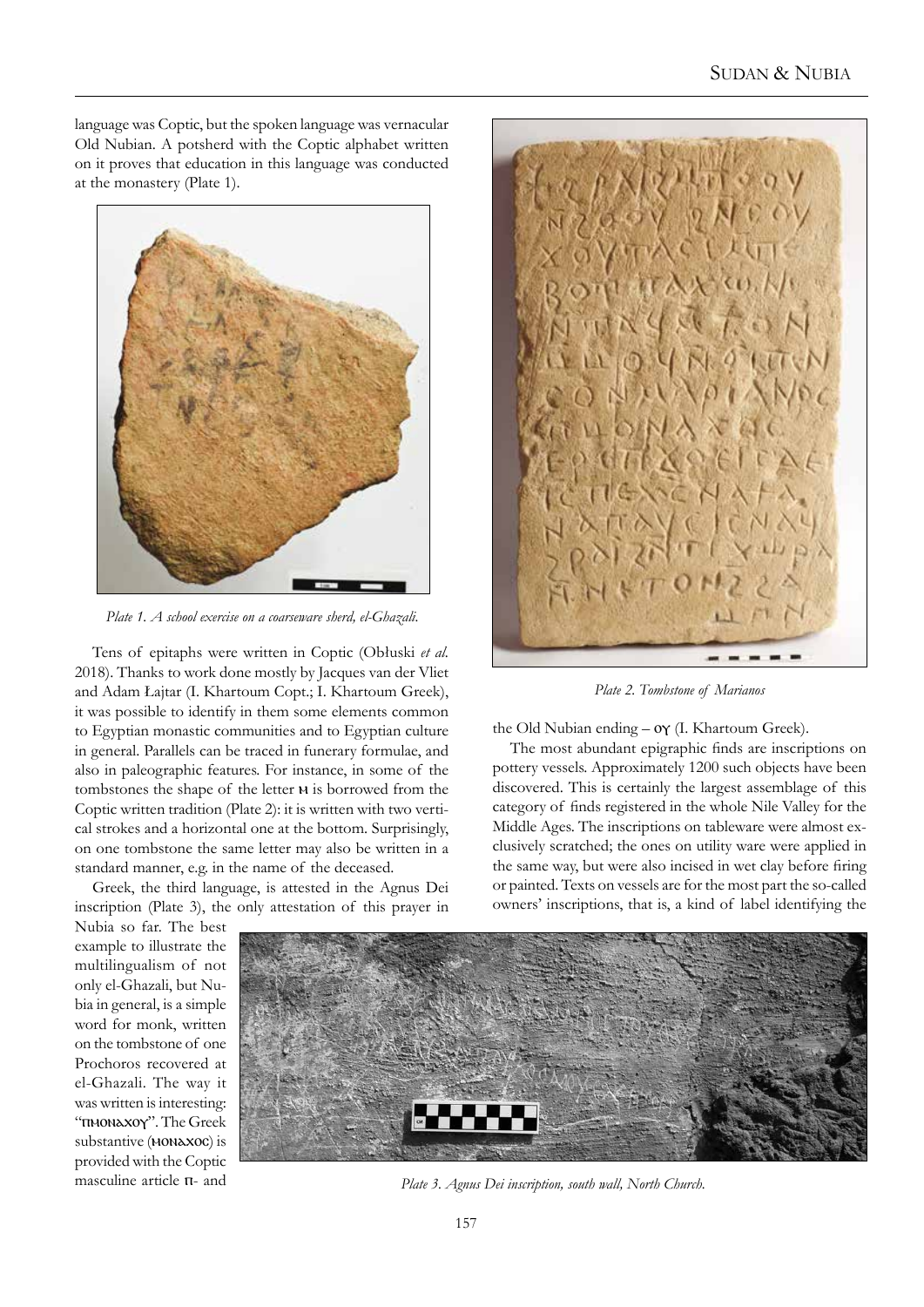

person to whom the object belonged (Plate 4). They consist of the name of the person and sometimes his position both in church and monastic hierarchy, such as priest *(presbyteros)* or head of the monastery *(archimandrites)*. The second largest



*Plate 4. Owner's inscription on a bowl.*

category are divine names, for instance God, Jesus Christ, Mary, and names of other holy figures like archangels and saints. The names were given as full words, numerical cryptograms, monograms or in abbreviated form. Their function was spiritual or apotropaic, being a simple acclamation or a call for protection of the contents of the vessel and its owner against evil forces. A protective role must also have been ascribed to the names of the Forty Martyrs of Sebaste written on a bowl, of which only a quarter with seven names is preserved (Plate 5). The surface of another vessel carries an abbreviation of the name Matthaeus, but we cannot be certain that this was done when the bowl was still intact.

#### *Spiritual life at the monastery*

No doubt the centre of spiritual life of the monks was the North and South Churches (Figure 2, Plate 6); however,



*Plate 5. Bowl fragment with partly preserved inscription listing names of the Forty Martyrs of Sebaste.*

teachings could have been delivered in other places if the superior thought it served a didactic purpose.

The original church of the monastery was the basilica frequently depicted by the 19<sup>th</sup> century travellers and excavated by Peter Shinnie. The building features all the characteristic elements of Makurian churches (Obłuski *et al*. 2015; Obłuski *et al.* 2018). In the first phase, it was a tri-aisled building with a flat roof resting on arches supported by dark grey granite columns. The possibility of three parallel vaults covering the nave and the aisles is unlikely due to the overall height of both the arches and vaults themselves. The apse, nave and western section of the building were taller than the rest. The walls of the North Church were built of sandstone in the lower courses and of baked brick in the upper part. They were decorated with paintings preserved only in the northeastern room and in the central western bay. The pillars, rectangular in plan, were built of baked brick with horizontally laid wooden beams. On the nave-side, the four central pillars were reinforced with pilasters. They mark the second phase in the history of the church when the emphasis of the building shifted from the horizontal axis, which centred attention on the apse, to the vertical axis concentrating the focus on the central highest element of the church, either a sail dome or a compound dome. At 4m from the mouth of the apse there were four pots sunk into the floor in a line across the width of the nave. They were used to support posts for the construction of an altar screen (*templon*). The *ambo* was located against the southern and western faces of the second pillar on the north. The apse was entirely filled by the *synthronon* built of baked bricks covered with lime plaster (Figure 3). Ancillary rooms on both sides of the apse were accessible from the aisles.

The South Church is almost an equilateral trapezoid, 14.9m long on the north side, 14.72m on the south side and 6.46m and 8.95m along the west and east sides respectively. It was entirely built of mud brick. Four massive pillars were constructed in place of the intended north wall; they were attached to the southern face of the south wall of the older church. Three entrances led into the church. The naos was unusual for Makurian architecture, as it lacked tripartite division. A three-stepped *ambo* abutted the southern face of the third pillar from the west. The *hierateion* comprised an area set off from the eastern part of the naos and included the apse with a built-in *synthronon*. The floor of the *hierateion* was paved with trapezoidal ceramic tiles. Two auxiliary rooms flanked the apse on the south and north. The roofing is the most intriguing aspect of the South Church. The almost square (6.08 x 6.13m) naos may have been roofed with a dome similar to the church at Kulb (Deichmann and Grossmann 1988).

Wall inscriptions complement the evidence for spiritual life in the monastery. Grzegorz Ochała, the mission's epigrapher, identified 137 individual texts on the walls of the North Church, among which the following categories can be recognized: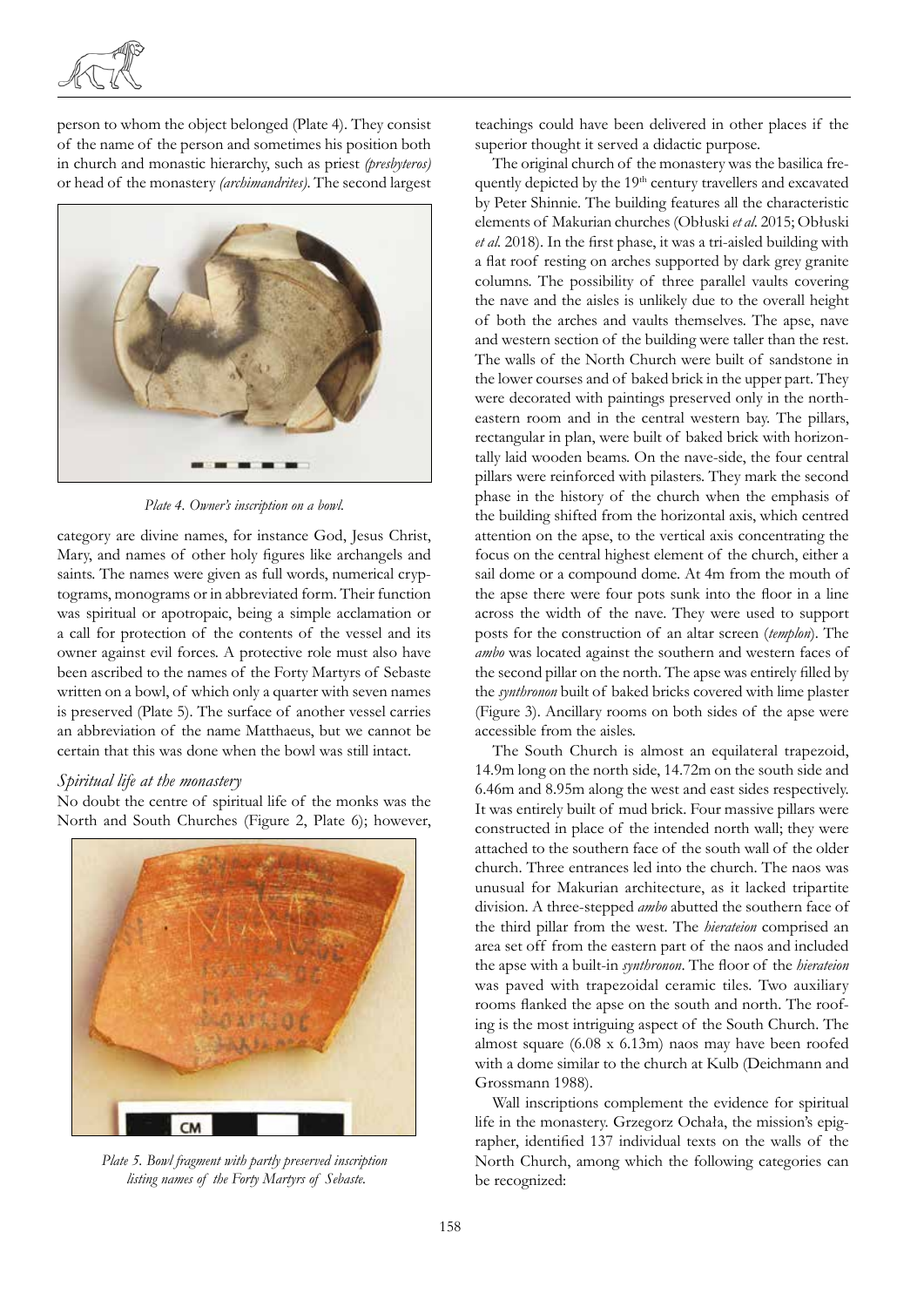



*Plate 6. Churches of the el-Ghazali monastery, kite aerial photograph.*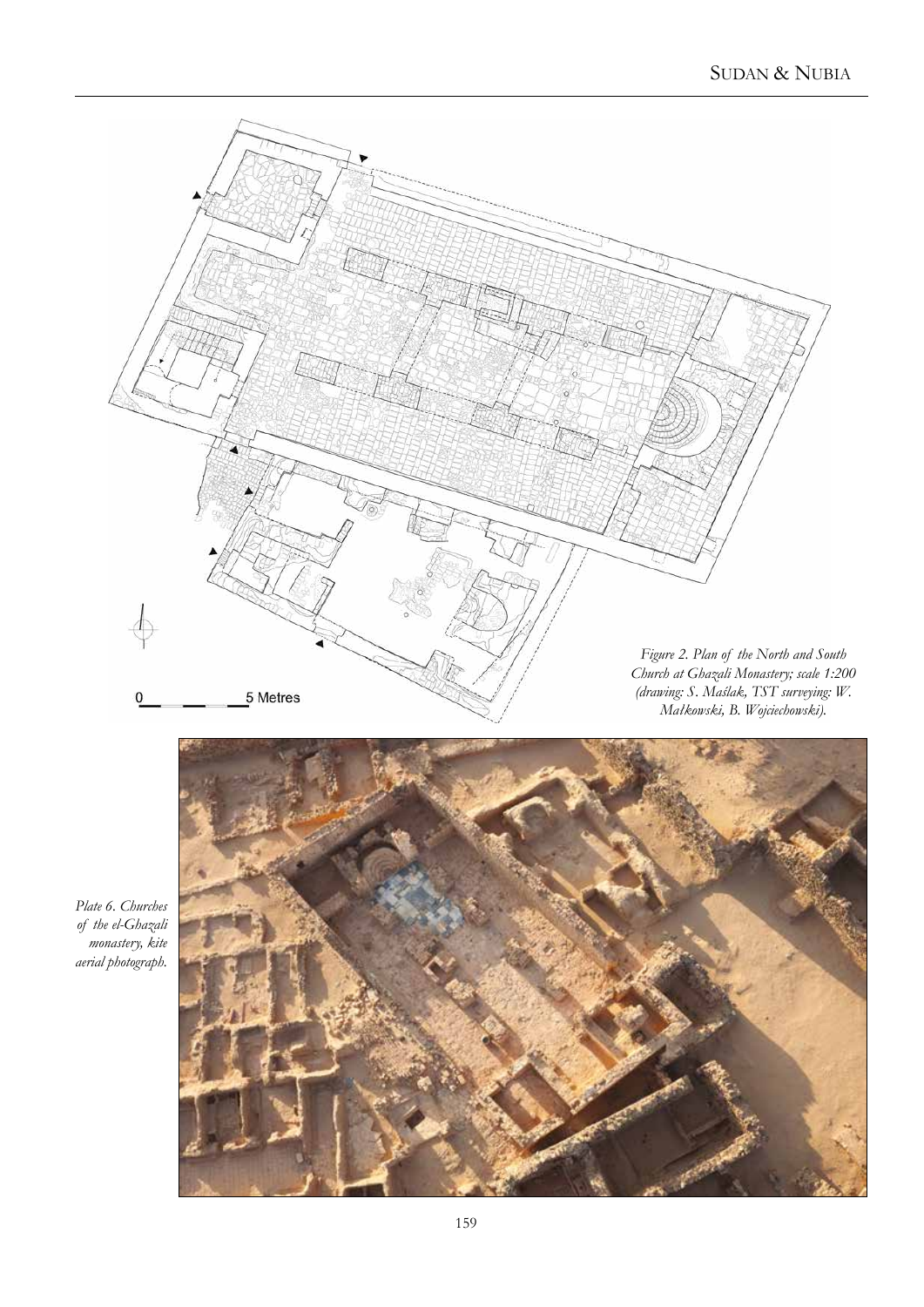



*Figure 3. North Church reconstruction, cross-section.*

so-called visitors' inscriptions

texts left by persons paying a visit to a holy place

acclamations (including the beginning of the Hail Mary prayer)

inscriptions of liturgical character (the Agnus Dei prayer)

various holy names including those of Jesus Christ, Mary, and the Archangels, as well as scratched depictions of these figures

Two intriguing objects were recovered during excavations at the el-Ghazali monastery. Both are fragmentarily preserved terracotta figurines of monks made of fired clay (Shinnie and Chittick 1961, pl. IX) (Plate 7). Their function is obscure. It is rather unlikely that monks made such figurines for themselves; it seems most probable that they were devotional items taken from the holy site by visiting pilgrims. Yet to confirm this hypothesis such figurines would have to be found on at least one archaeological site other than the el-Ghazali monastery. These devotional items bring us to an important spiritual but also economic phenomenon, in which the Nubian monastic communities took part: pilgrimage. While el-Ghazali offers no irrefutable material evidence of pilgrimage besides the figurines and visitors' inscriptions, such evidence is present at the monastery of Qasr el-Wizz. At Qasr el-Wizz, a new church was erected east of the original one, and the old church underwent substantial structural changes to facilitate pilgrimage to the tomb of a local saint buried in the monastery (Obłuski forth. a).

#### *Daily life in the monastery*

Another vital part of monastic life was work. Archaeological finds related to physical labour have not been discovered in large numbers but are nonetheless present in Nubian monasteries. They include spindle whorls, punchers, weaving swords and scraps of leather, probably offcuts from production of monastic aprons and sandals (Obłuski forth. b). Apart from relatively simple labour like spinning or leatherworking, Nubian monks delivered services which required a good education, such as notarial work, or skill and experience, like the production of clay objects and iron smelting (Obłuski forth. b).

Two iron-smelting centres were identified close to the monastery. One immediately south east of the monastery and the other south of the settlement. Several iron-smelting furnaces were uncovered during excavations. They were built in pairs, one separated from the other by a container (Plate 8). Each furnace features a horizontally laid terracotta tile, probably intended to facilitate slag tapping, which suggests that the whole load was placed above it (Plate 9). El-Ghazali is the sole iron production site where such a feature has been found. The contiguity of the monastery and of the northern iron smelting area and the fact they are contemporary offer strong grounds to support the monks' association with this industry. Jane Humphris and her team are conducting a detailed archaeometric analysis of industrial remains from the iron smelting process. Monk-blacksmiths are attested in Egyptian textual sources associated with the Pachomian (Palladius 1996)



*Plate 7. Monk figurine. Plate 8. North iron smelting centre.*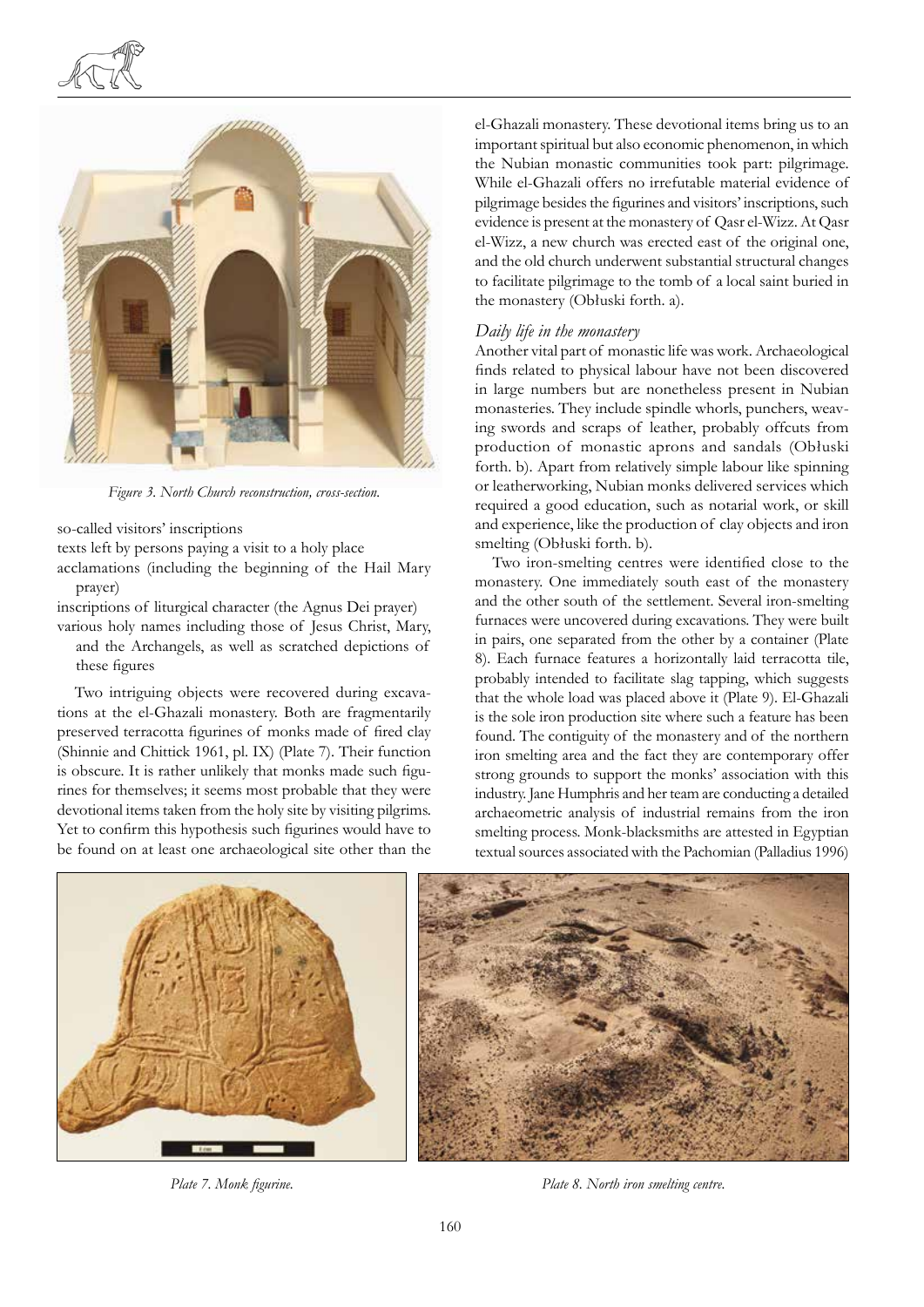

*Plate 9. Ceramic tile facilitating slag tapping (?).*

and Shenoutian (Kuhn 1956) monasteries, as well as at Bawit (Maspero and Drioton 1931, no. 428).

Isotope analyses were carried out to investigate the monks' diet.<sup>3</sup> The results show that most monks subsisted on a varied C3 and C4 plant diet and frequently consumed animal protein (C3 plants are barley, rice, wheat, legumes, and most fruits and vegetables, C4 plants include millet, sorghum, maize, and sugar). This rather blurred picture is complemented by the results of zooarchaeological and archaeobotanical research.<sup>4</sup> The animals in the monks' menu were domesticated species:

pig, sheep, goat, and cattle. Their bones bore signs of food processing and consumption. Sometimes monks tried something more exotic, like an antelope. This leads one to ask if the monks or their servants hunted or if they bought/received game as a gift or expression of gratitude. We usually do not associate hunting with the monastic life of solitary or communal contemplation and devotion to God. However, it does find support in material evidence: two archer's looses were found by Peter Shinnie (Shinnie and Chittick 1961, 26).

Study of the plant remains identified some usual species: dates (*Phoenix dactylifera*), dom and onion. A less obvious but expected plant species was represented by the presence of grapes although not necessarily indicating the local cultivation of the vine (*Vitis vinifera*). Some of the plants can shed light not only on the monks' diet but also on their activity as healers. One of these plants is purslane (*Portulaca oleracea*), which in modern Sudan is known as *reglah* (رجلة) and

<sup>3</sup> The analyses were carried out by Robert Stark, McMaster University. 4 The animal remains were studied by Urszula Iwaszczuk, Polish Centre of Mediterranean Archaeology, University of Warsaw, while plant remains were identified by Adela Pokorna, Charles University, Prague.

cooked as a vegetable stew. In antiquity, it was esteemed for its numerous healing properties and used as a remedy for inflammations and ailments of the urinary system. Pliny the Elder even advised wearing the plant as an amulet to expel all evil (Megaloudi 2005; Roca-Garcia 1970). Purslane can also help relieve digestion problems and in larger quantities can be used as a laxative. Another is *Euphorbia aegyptiaca* known in the Arabic-speaking world as *um leban*. In Sudan, *Euphorbia* is still used by traditional herbalists for the treatment of rheumatoid arthritis, dermatitis, and other inflammations as well as for aches of the neck and head. The latex is used internally to expel intestinal worms, and externally to treat snakebites and scorpion stings (Schmelzer *et al.* 2008). The last plant is the so-called African cabbage, or spider plant (*Cleome gynandra*). Nutritional analyses have shown it to be high in certain nutrients including beta-carotene, folic acid, ascorbic acid, and calcium. It is used as a medicinal herb due to its anti-inflammatory properties (Broun *et al.* 1929).

Excavations at el-Ghazali unearthed finds that are unique to monastic studies in the Nile Valley. Discovered in separate rooms within the food production compound were the remains of an oil press, as well as a mill with grain storage facilities (Plate 10). Both are otherwise unattested in Nubia, while the latter is known only from the monastery of Anba Hadra in Aswan (Monneret de Villard 1927) and from Shenoute's White Monastery (Brooks Hedstrom *et al.* 2011). The monastic mill occupied one of the largest rooms (Room H) in the monastery. There were three silos in the room, and they were associated with three millstones. One of the latter (a pink



*Plate 10. Food production facilities. oil press on the top, Room H monastic mill at the bottom*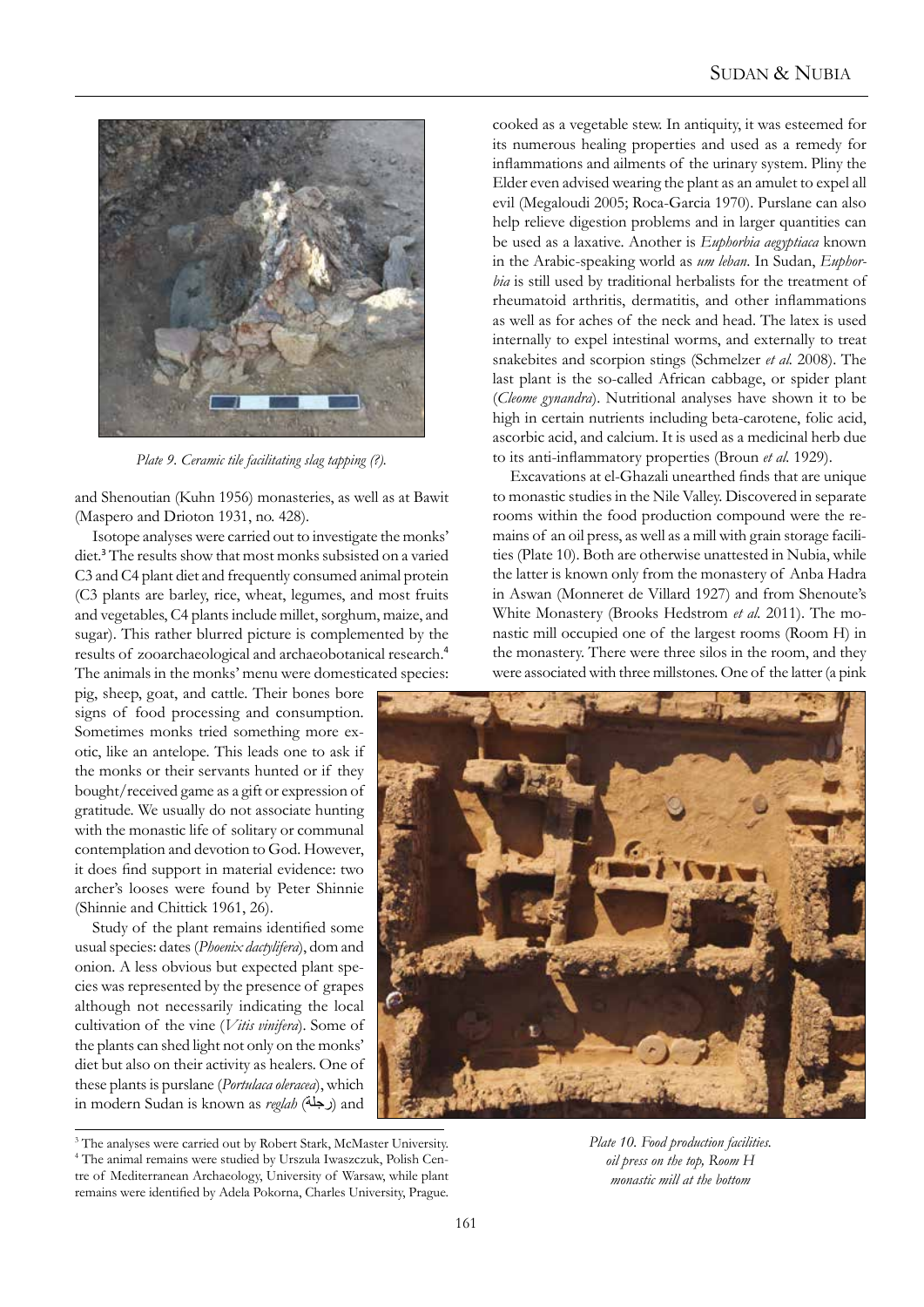

granite-like stone) is particularly interesting, as it is part of a so-called pseudo-Pompeian-type mill. Grain and oil were of utmost importance for monastic communities, which should have persued a restricted diet, at least in theory. Oil was the only source of lipids for monks. The cultivation of olives is not attested in Sudan, and one may assume that oil was made from sesame or other seeds. The production of oil for domestic and industrial use at the monastery, for example for lighting, also has to be considered. The food production compound was not limited to the mill – monastic storage and probably a kitchen were located next to it. In this room, which was reorganized at least three times, we found storage vats, storage containers and probably a cooking installation. The latter consisted of large pots tapering towards the rim, upon which another pot may

*Plate 11. Refectories, kite aerial photograph.*

have been placed and filled with food to boil. If this interpretation is correct, then the cooking installation constitutes a continuation of Meroitic traditions of food preparation, since installations based on the same principle have been found at Hamadab and Dangeil (Pawel Wolf pers. comm.; Anderson *et al*. this volume.).

Initially there was a single refectory in the monastery, but during the peak of its development a neighboring room was also turned into a dining room (Figure 4, Plate 11). During the last phase of occupation, the monks again used only the original one. This was an almost square room roofed with four domes. The domes rested on arches springing along the walls and spanning the space between walls and a central cross-shaped pillar. Monks sat on circular benches, and tables were placed within these circles. When the number of monks decreased, the function of the room changed again and the benches were demolished.

The excavations revealed two sanitary complexes at the monastery. The original one was located within the monastic enclosure, and another was found in an annex to the monastery constructed at the turn of the  $10<sup>th</sup>$  century (Plate 12). They consist of rows of toilets and adjacent washing facilities. The most important information provided by this complex is that each toilet was a private space located in a single room and separated one from another. This clearly marks a break with the ancient Roman tradition of latrines as common public spaces.

The monastic dormitory occupies a space next to the food production facilities in close proximity to the refectory as well as the North Church (Plate 13). Like the dining rooms, the dormitory evolved following the needs of the monastic community. According to radiocarbon dating, it was erected between 684 and 718 and initially constituted a six-cell complex (Figure 5).<sup>5</sup> It was built of mud bricks for



*Figure 4. Double refectory reconstruction, cross-section.*

better thermal insulation. The rooms were located on the eastern and western sides of a north-south oriented corridor, which was roofed with a barrel vault. The cells were also roofed with vaults, but these were built perpendicular to the one over the corridor. Fragments of whitewashed mud plaster inscribed with letters in black ink were found in the north-western corner of the corridor. The only legible set of letters spelt out the name Isaias. Fragments of plaster painted with a geometric pattern were found in the same spot. They represent the only such discovery outside of the churches.

Each cell was furnished with three benches running along the walls. The benches were designed for sleeping, as indicated by a slope imitating a pillow preserved in several

<sup>&</sup>lt;sup>5</sup> The radiocarbon analyses of samples were carried out by the Gliwice Radiocarbon Laboratory, Poland.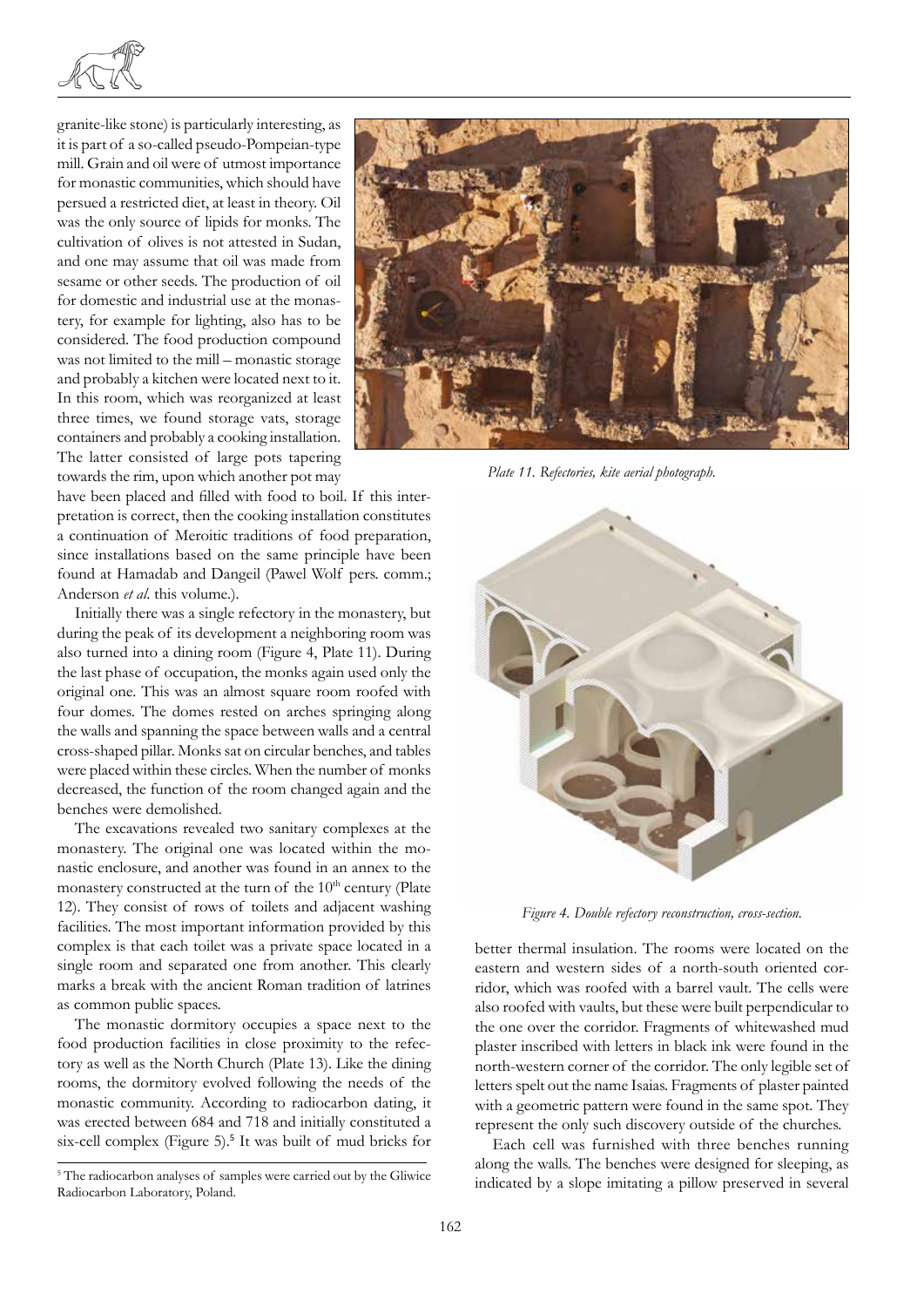

*Plate 12. Latrines.*

*Figure 5. Dormitory in* 

cases. The cells were also furnished with niches, the number of which varied from room to room. This indicates an individual approach to the spatial organisation of the cells. We may conclude that niches had not been part of the original building, and that the monks cut them into the already standing walls at various times to suit their needs. Reused kitchen pots were sunk into the benches to serve as storage facilities; however, they were found empty, so it is possible they served as stands for other pots. Containers of different shapes but always divided into two parts complete the set of furnishings of a monastic cell at el-Ghazali. The floors of the cells were paved with pottery tiles of square and rectangular shape,





*Plate 13. Dormitory.*

made in various sizes. Noteworthy among the finds from the dormitory is a fragmentarily preserved terracotta tablet with ornamental decoration and a quotation from verse 8 of Psalm 121: The Lord will protect your coming in and going out. The tablet probably was placed above the entrance to the whole complex or to one of the monks' cells.

The late 10<sup>th</sup> and the beginning of the 11<sup>th</sup> century brought many changes to the monastery. The North Church was rearranged, the South Church was built, and the dormitory was enlarged by adding a second block of six cells at the northern end of the original building (Figure 6). These were somewhat larger than the original ones. A new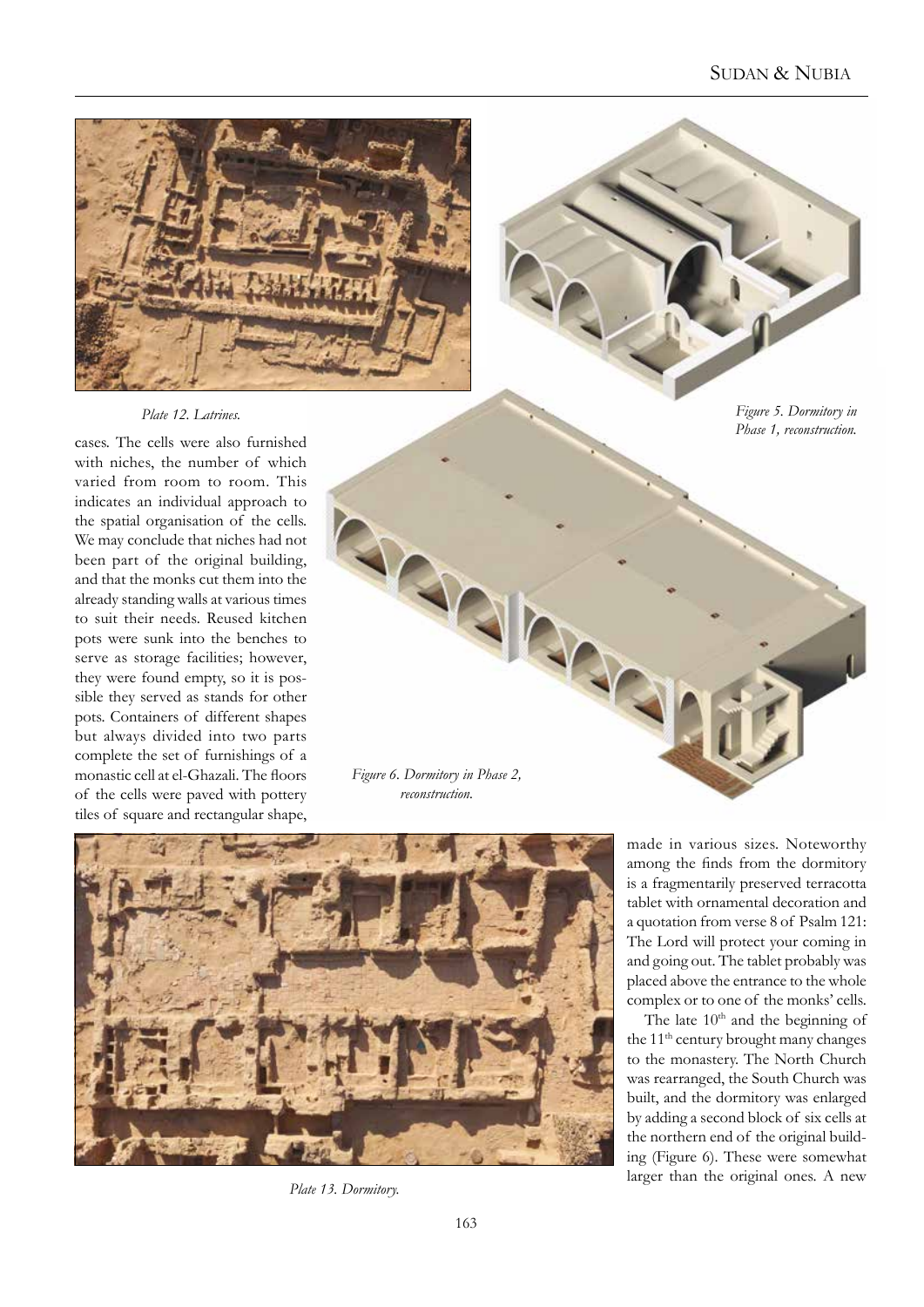

floor made of pottery tiles was laid in the enlarged building's main corridor. The furnishing of the rooms was the same as in the older dormitory. Little more can be said about the new block of cells because of its mediocre state of preservation.

A gradual decline of the monastery began in the second half of the 12<sup>th</sup> century. In this period, the number of monks and the actively used area of the monastery shrank. Changes were made in the western part of the monastery, and it is highly likely that the food production facilities went out of use at that time, as the northern part of the enlarged dormitory was turned into a food storage facility.

#### *Death and burial at el-Ghazali*

The final part of this paper is devoted to death at the monastery and to el-Ghazali's burial ground. Cemetery 2 encompasses a vast area directly to the south of the monastery and contains *c*. 800 tombs. The tombs show a great diversity in terms of their architectural form. Most were oriented along a north west-south east axis. There were three types of superstructures constructed in the monastic cemetery: stone box-graves, so-called mud-brick pavements – flat rectangular arrangements one-course high, and brick *mastabas*. Most of the *mastabas* had a niche in the western part for a funerary stele commemorating the deceased.

The architecture of the subterranean part of the tomb shows a similar degree of variability. Simple shaft-like pits were the standard. Two narrow ledges were cut along the longer sides of the burial shaft in some cases providing support for large stone slabs set across over the body of the deceased. So-called vaulted tombs had a mud-brick vault closed on two ends by walls and entirely covered with a thin layer of mud (Plate 14). As a rule, the deceased was placed in an extended position, supine on the bottom of the pit with head towards the north west. Usually, both hands were placed on the pelvis or alongside the body. The head of the deceased was protected by an arrangement of bricks, one to each side, with a third (or even two) laid over the face. Bodies were wrapped in textiles and no traces of coffins were observed.

Excavations of the joint Sudanese-Polish team uncovered pieces of 93 epitaphs, although most were found in second-



ary contexts inside the monastic compound. Still, together with the 134 discovered during earlier works or attributed to el-Ghazali,<sup>6</sup> they form the second largest collection of tombstones known from Nubia, after the cemetery of Sakinya-Toshka West in Nobadia. The epitaphs contain a prayer for the soul of the deceased, which is usually an appeal to God or His Providence to secure the existence of a monk's soul on the bosom of the prophets or in the world of the living. It may also contain some personal data such as whether the deceased was a monk and for how long, or what offices he held in the course of his life. The date of death was often indicated, but only giving the day of the month without a year, except on a single tombstone that of Makarios, who died in the 760s.

The average age at death of the monks was between 35 and 50, with nine individuals who died in young adulthood and only 11 who exceeded the age of 50. Overall, the skeletal remains appear healthy, with arthritic changes in the vertebral column, mostly connected with age, being the most consistently present pathological condition. Activity-related changes on the long bones, mainly in the form of pronounced muscle and tendon attachments and increased robustness of the skeletal elements, were also observed. The dental health of the monks, in contrast, was highly variable, with some individuals preserving a youthful appearance of dentition, a large number of analysed individuals showing significant tooth wear and pathological alteration, and several individuals who are almost completely edentulous.

#### **The monastery – an overview**

What overall picture of monastic community emerges from excavations at el-Ghazali? Its foundation was sponsored probably by King Merkourios, called in the history of Coptic patriachs of Alexandria the New Constantine (Vantini 1975). The radiocarbon range we have received from several locations in the monastery (pillar of the staircase of the North Church, dormitory and two other places) suggests that the monastery was built between *c*. 680 and 720 (Obłuski and Korzeniowska 2018). Close ties to the royal court are confirmed not only by the concurrence of the erection date of the monastery with the reign of Merkourios but also by the scale of investment. The monastery is the same size as the monastery of St. Catherine in the Sinai Peninsula, a foundation of the Byzantine emperor Justinian. We can distinguish three phases of development of the el-Ghazali monastery: its growth from the end of the  $7<sup>th</sup>$  century to the mid-10<sup>th</sup> century, its peak from the mid-10<sup>th</sup> until the mid-12<sup>th</sup> century, and decline from the mid-12<sup>th</sup> until the third quarter of the 13<sup>th</sup> century. The number of monks fluctuated in correlation with the prosperity of the monastery. It was the highest (at least 36 monks, number based on the space available in the

<sup>6</sup> These include tombstones brought to Jebel Barkal Museum by local people who reported that they were revealed, in the vicinity of el-*Plate 14. Cemetery 2, vaulted tombs.* Ghazali, after a huge flood in the 1980s.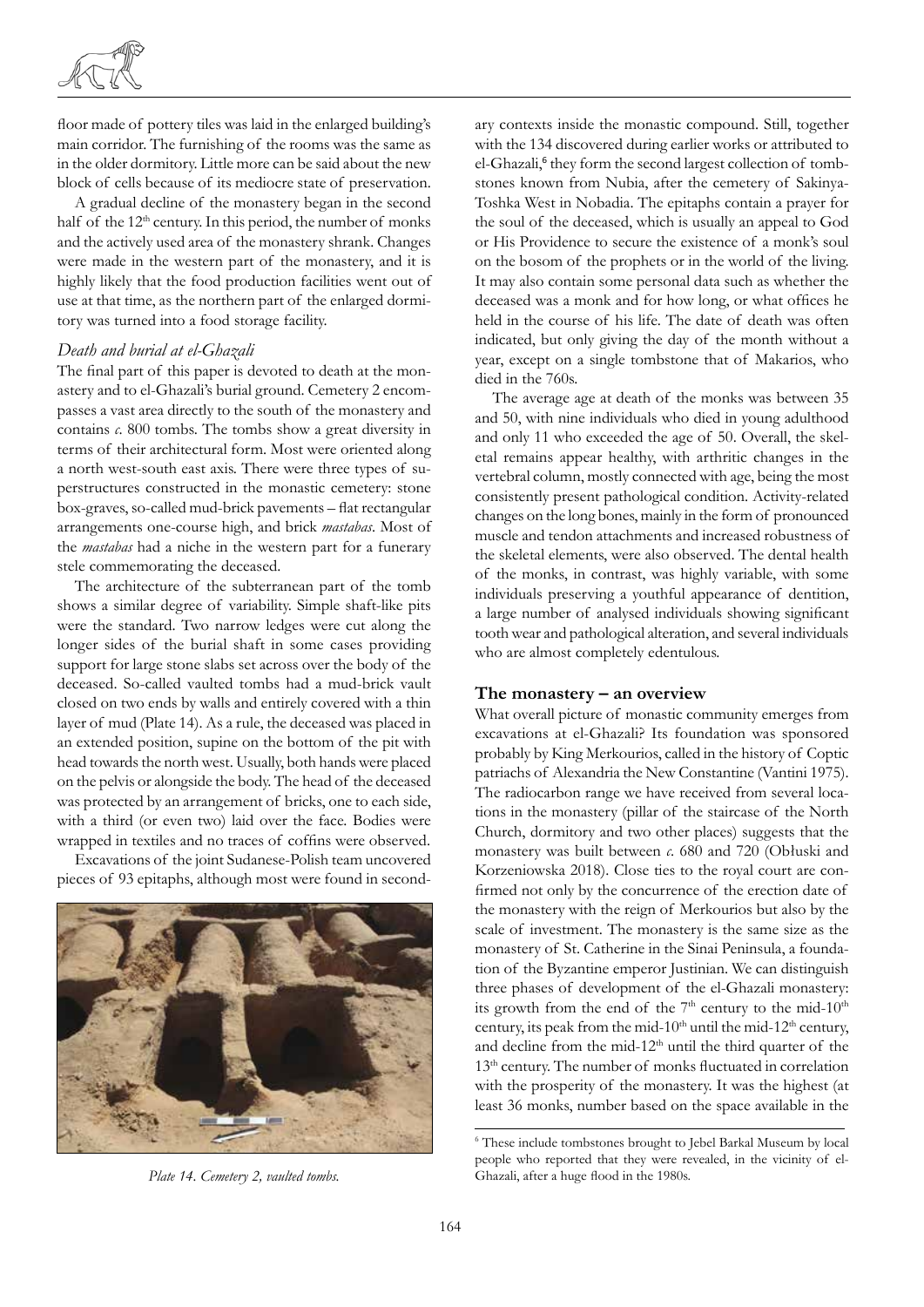monastic dormitory)<sup>7</sup> when the monastery peaked in the 12<sup>th</sup> century and started to diminish thereafter. We need to bear in mind that lay people were also present in the monastery.

The monastic community at el-Ghazali was involved in production and processing of food, in the iron industry, as well as with medical treatment. The monks lived fairly good lives: they were well fed with a diverse diet, some individuals clearly eating more meat than others. The head of the community was an archimandrite, who also bore the title of presbyteros (priest). This seems to have been a way to avoid conflicts between monastic and church hierarchies inside the monastery, a frequent situation in Egypt. The monks spoke vernacular Old Nubian, while Coptic was used for spiritual guidance and religious education. Due to the fact that at least in the early period Nubian monasteries relied heavily on Coptic literature, they were also beacons of Coptic language.

#### **Abbreviations**

- I. Faras Greek = J. Kubińska, *Inscriptions grecques chrétiennes* [= Faras IV], Warsaw 1974.
- I. Faras Copt. = S. Jakobielski, *A History of the Bishopric of Pachoras on the Basis of Coptic Inscriptions* [= Faras III], Warsaw 1972.
- I. Fitz. = G. T. Martin, *Stelae from Egypt and Nubia in the Fitzwilliam Museum*, Cambridge, c. 3000 BC-AD 1150. Cambridge 2005.
- I. Khartoum Copt. = J. van der Vliet, *Catalogue of the Coptic Inscriptions in the Sudan National Museum at Khartoum* (I. Khartoum Copt.) [= Orientalia Lovaniensia Analecta 121]. Leuven – Paris – Dudley, MA 2003.
- I. Khartoum Greek = A. Łajtar, *Catalogue of the Greek Inscriptions in the Sudan National Museum at Khartoum* (I. Khartoum Greek) [= Orientalia Lovaniensia Analecta 122], Leuven – Paris – Dudley, MA 2003.
- QI = A. Łajtar, J. van der Vliet, *Qasr Ibrim. The Greek and Coptic Inscriptions Published on Behalf of the Egypt Exploration Society* [= The Journal of Juristic Papyrology Supplement 13]. Warsaw 2010.
- I. Varsovie = A. Łajtar A. Twardecki, *Catalogue des inscriptions grecques du Musée National de Varsovie* [= The Journal of Juristic Papyrology Supplement 2]. Warsaw 2003.
- SBKopt. = *Koptisches Sammelbuch, herausgegeben von Monika R.M. Hasitzka*, Mitteilungen aus der Papyrussammlung der Österreichischen Nationalbibliothek (Papyrus Erzherzog Rainer); Neue Serie, 1993.

# **Bibliography**

- Adams, W. Y. 2011. *Kulubnarti I: the architectural remains*. Sudan Archaeological Society Publication 18. London; BAR Int. Ser. 2241. Oxford.
- Anderson, J. R. 1999. 'Monastic lifestyles of the Nubian desert: Seeking the mysterious monks of Makuria', *Sudan & Nubia* 3, 71–83.
- Bietak, M. and M. Schwarz 1987. *Nag' el-Scheima, eine befestigte christliche Siedlung und andere christliche Denkmaler in Sayala - Nubien*. Denkschriften / Osterreichische Akademie der Wissenschaften, Philosophisch-Historische Klasse 191 Bd. Wien.
- Bietak, M. and M. Schwarz 1998. *Nag` el-Scheima: eine befestigte christliche Siedlung und andere christliche Denkmäler in Sayala - Nubien Teil 2, Die Grabungsergebnisse aus der Sicht neuerer Forschungen*. Wien.
- Brooks Hedstrom, D. L., E. S. Bolman, M. A. Rahim, S. Mohammed, D. McCormack, T. Herbich, G. Pyke, L. Blanke, T. Musacchio and M. Khalifa 2011. 'The White Monastery Federation Project: Survey and Mapping at the Monastery of Apa Shenoute (Dayr al-Anba Shinuda), Sohag, 2005-2007', *Dumbarton Oaks Papers*  65/66, 333-364.
- Broun, A. F., R. E. Massey and J. Hutchinson 1929. *Flora of the Sudan*. London.
- Ciesielska, J. A., A. Obłuski and R. J. Stark 2017. 'The Cemeteries of Ghazali, season 2015/2016', in J. Auenmüller, T. Karberg and A. Lohwasser (eds), *Bayuda Studies. Proceedings of the First International Conference on the Archaeology of the Bayuda Desert in Sudan, 10.-12. September 2015 in Münster*. Münster.
- Clarke, S. 1912. *Christian antiquities in the Nile Valley; a contribution towards the study of the ancient churches*. Oxford.
- Deichmann, F. W. and P. Grossmann 1988. *Nubische Forschungen*. Archäologische Forschungen. Bd. 17. Berlin.
- Dinkler, E. 1970. 'Die deutschen Ausgrabungen auf den Inseln Tangur, Sunnarti und in Kulb', in E. Dinkler (ed.), *Kunst und Geschichte Nubiens in christlicher Zeit; Ergebnisse und Probleme auf Grund der jüngsten Ausgrabungen*. Recklinghausen, 259-280.
- Dinkler, E. 1985. 'West German Excavations at Kulb in 1969', *Nubian Letters* 5, 10-18.
- Dobrowolski, J. 1987. 'On a Recently Discovered Church in Old Dongola', *Nubian Letters* 9, 1-6.
- Dobrowolski, J. 1991. 'The First Church at Site D in Old Dongola', *Archéologie du Nil Moyen* 5, 29-40.
- Firth, C. M. 1927. *The Archaeological Survey of Nubia. Report for 1910-1911*. The Archaeological Survey of Nubia. Cairo.
- Gazda, D. 2005. 'Monastery church on Kom H in Old Dongola. Third and fourth season of excavations (2004, 2004/5)', *Polish Archaeology in the Mediterranean* 16, 285–295.
- Griffith, F. L. 1927. 'Oxford Excavations in Nubia', *Liverpool University Annals of Archaeology and Anthropology* 14, 57-116.
- Jakobielski, S. 1991. 'Old Dongola 1989-1990', *Polish Archaeology in the Mediterranean* 2, 65-73.
- Jakobielski, S. and P. O. Scholz (eds) 2001. *Dongola-Studien: 35 Jahre polnisher Forschungen im Zentrum des makuritischen Reiches*. Bibliotheca Nubica et Aethiopica. Warsaw.
- Jakobielski, S. and J. van der Vliet 2011. 'From Aswan to Dongola: The Epitaph of Bishop Joseph (died AD 668)\*', in A. Łajtar and J. van der Vliet (eds), *Nubian Voices. Studies in Christian Nubian Culture*. Warsaw, 15-37.
- Jeute, P. 1994. 'Monasteries in Nubia An open issue', in P. O. Scholz.
- (ed.), *Nubica III/1. International Journal for Coptic, Meroitic, Nubian, Ethiopian and related studies*. Warsaw, 59-97.
- Kuhn, K. H. (ed.) 1956. *Letters and Sermons of Besa*. Leuven.
- Łajtar, A. 1992. 'Two Greek Inscriptions from Polish Excavations in Old Dongola in the Collection of the National Museum in Warsaw', *Aegyptus* 72, 1/2, 111-142.
- Łajtar, A. 2002. 'Georgios, archbishop of Dongola (†1113) and his epitaph', in T. Derda, J. Urbanik and M. Węcowski (eds), *Euergesias Charin: studies presented to Benedetto Bravo and Ewa Wipszycka by their disciples*. Warsaw, 159-192.
- Łajtar, A. 2003. 'Inscriptions from the anachorite grotto at Ez-Zuma', in B. Żurawski *et al*. (eds), *Survey and Excavations between Old Dongola and Ez-Zuma. Southern Dongola Reach of the Nile from Prehistory to 1820 ad Based on the Fieldwork Conducted in 1997–2003 by the Polish Archaeological Joint Expedition to the Middle Nile*. Warsaw, 512-517.
- Łajtar, A. and K. Pluskota 2001. 'Inscribed vessels from the Monastery of the Holy Trinity at Old Dongola', in S. Jakobielski and P. O. Scholz (eds), *Dongola-Studien. 35 Jahre polnischer Forschungen im Zentrum des makuritischen Reiches*. Bibliotheca Nubica et Aethiopica 7. Warsaw, 335-355.

<sup>7</sup> Whether the stairway in the second phase building led to an upper storey with more cells or simply gave access onto the roof is unknown. During excavation it was considered that not enough mud-brick rubble was found to suggest the existence of a second floor. However, this material could have been taken away by *wadi* farmers to make their plots more fertile.